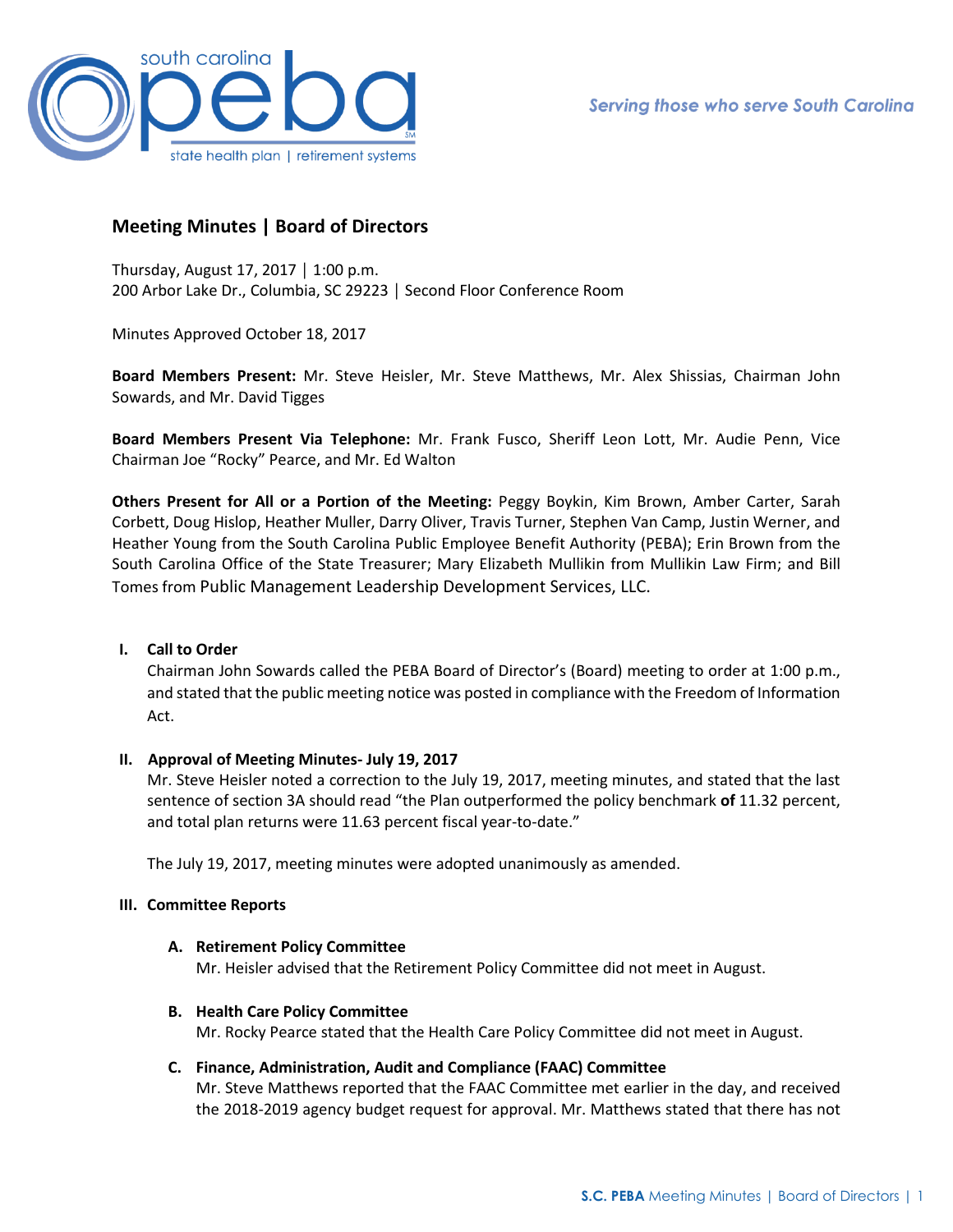been an increase in basic approved fund authorization since fiscal year 2012, except for an additional \$700,000 that was added in fiscal year 2015, for the fiduciary audit, and when administrative items were transferred to PEBA in 2016, after the Department of Administration was created. Mr. Matthews reported that an additional budget authorization of \$10 million of reoccurring funds for PEBA's IT modernization project was approved in fiscal year 2018, and will remain for approximately five years.

Mr. Matthews reminded the Board that PEBA's operating budget is funded by the insurance and retirement Trust Funds, not from General Funds, and explained that PEBA's General Fund appropriations are not used for PEBA's operating expenses. The General Fund total includes \$118 million of pass through funds paid to PEBA to cover one half of the two percent employer contribution increase.

Mr. Matthews stated that the FAAC Committee made a motion to recommend that the full Board approve the proposed 2018-2019 Agency budget request. Chairman Sowards stated that a Committee motion does not require a second. The motion passed unanimously.

### **IV.Old Business**

#### **Director's Report**

Ms. Peggy Boykin, Executive Director, distributed the results of the PEBA Board Self-Assessment that was conducted by Dr. Bill Tomes from Public Management Leadership Development Services, and noted that the results were positive in all categories.

Ms. Boykin reported that staff has prepared a proposed quarterly meeting schedule for the Board to consider, and discussion ensued regarding proposed meeting dates and times. The Board determined that they would meet on Thursdays each quarter at 1:00 p.m., and the Committees will also meet on Thursdays, either monthly or quarterly, as needed.

It was noted that the Board Retreat will be October 18-19, 2017. The regular business meeting will be on the first day, and the second day will be reserved for educational training to meet the Board's educational requirements. Ms. Boykin stated that the Board will consider a preliminary State Health Plan budget proposal at the Retreat.

Ms. Boykin advised that the Joint Committee on Pension Systems Review will meet August 29, 2017. A follow-up hearing with the Chief Procurement Officer is scheduled for August 18, 2017, and a Procurement Review Panel hearing is scheduled for August 31, 2017, regarding the protest of the client services vendor contract.

Ms. Boykin also reported that the 2017 Benefits at Work (BAW) conference will be September 11-13, 2017, at the Columbia Metropolitan Convention Center.

**V. Executive Session to discuss a personnel matter pursuant to S.C. Code Ann. Section 30-4-70(A)(1)** At 1:28 p.m., Mr. Matthews made a motion, which was seconded by Mr. Heisler, and passed unanimously, to recede into executive session to discuss a personnel matter.